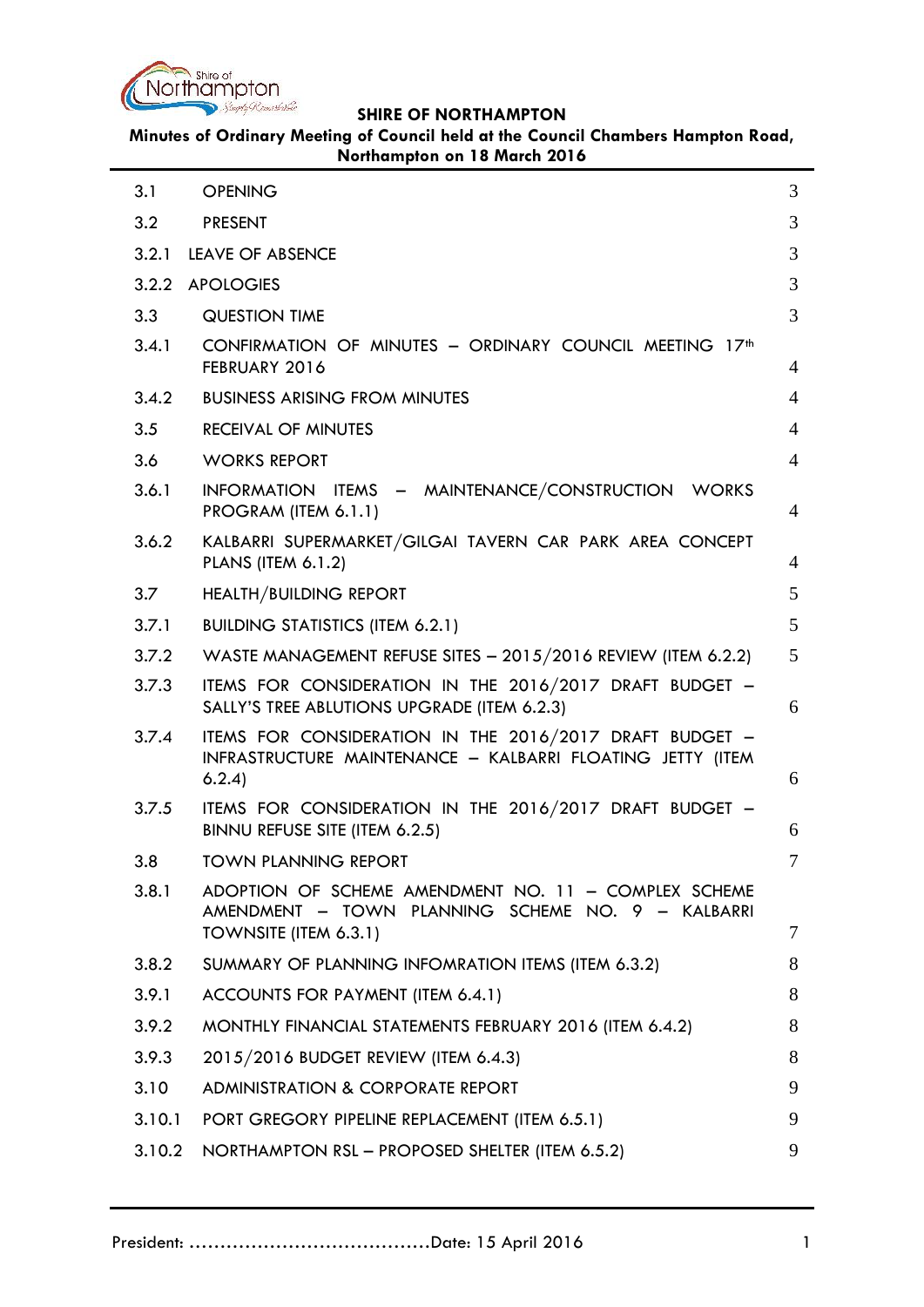

| Minutes of Ordinary Meeting of Council held at the Council Chambers Hampton Road,<br>Northampton on 18 March 2016 |                                                                                              |    |
|-------------------------------------------------------------------------------------------------------------------|----------------------------------------------------------------------------------------------|----|
| 3.10.3                                                                                                            | PARKING FOR RECREATION VEHICLES/CARAVANS (FREE CAMPING)<br>(ITEM 6.5.3)                      | 9  |
| 3.10.4                                                                                                            | BLACK SPOT PROJECT - GREY STREET & RED BLUFF ROAD (ITEM 6.5.4)                               | 11 |
| 3.10.5                                                                                                            | COMMUNITY SPORTING AND RECREATION FACILITIES FUND - SMALL<br>GRANTS APPLICATION (ITEM 6.5.5) | 11 |
| 3.10.6                                                                                                            | NEW REQUIREMENTS FOR DISCLOSURE OF GIFTS & CONTRIBUTIONS<br>TO TRAVEL (ITEM 6.5.6)           | 11 |
| 3.10.7                                                                                                            | CHICKEN TREAT MOBILE FOOD VAN - RESERVE 25307, 26591 & 34550<br>KALBARRI (ITEM 6.5.7)        | 12 |
| 3.10.8                                                                                                            | PROPOSED JAKES POINT ABLUTIONS (ITEM 6.5.8)                                                  | 12 |
| 3.10.9                                                                                                            | FREE PUBLIC WIFI SERVICE - KALBARRI (ITEM 6.5.9)                                             | 13 |
| 3.11                                                                                                              | SHIRE PRESIDENT'S REPORT                                                                     | 13 |
| 3.12                                                                                                              | <b>DEPUTY SHIRE PRESIDENT'S REPORT</b>                                                       | 13 |
| 3.13                                                                                                              | <b>COUNCILLORS' REPORTS</b>                                                                  | 13 |
| 3.13.1                                                                                                            | <b>CR HOLT</b>                                                                               | 13 |
| 3.13.2                                                                                                            | <b>CR KRAKOUER</b>                                                                           | 14 |
| 3.13.3                                                                                                            | <b>CR CARSON</b>                                                                             | 14 |
| 3.14                                                                                                              | <b>INFORMATION BULLETIN</b>                                                                  | 14 |
| 3.15                                                                                                              | <b>NEW ITEMS OF BUSINESS</b>                                                                 | 14 |
| 3.16                                                                                                              | <b>NEXT MEETING OF COUNCIL</b>                                                               | 14 |
| 3.17                                                                                                              | <b>CLOSURE</b>                                                                               | 14 |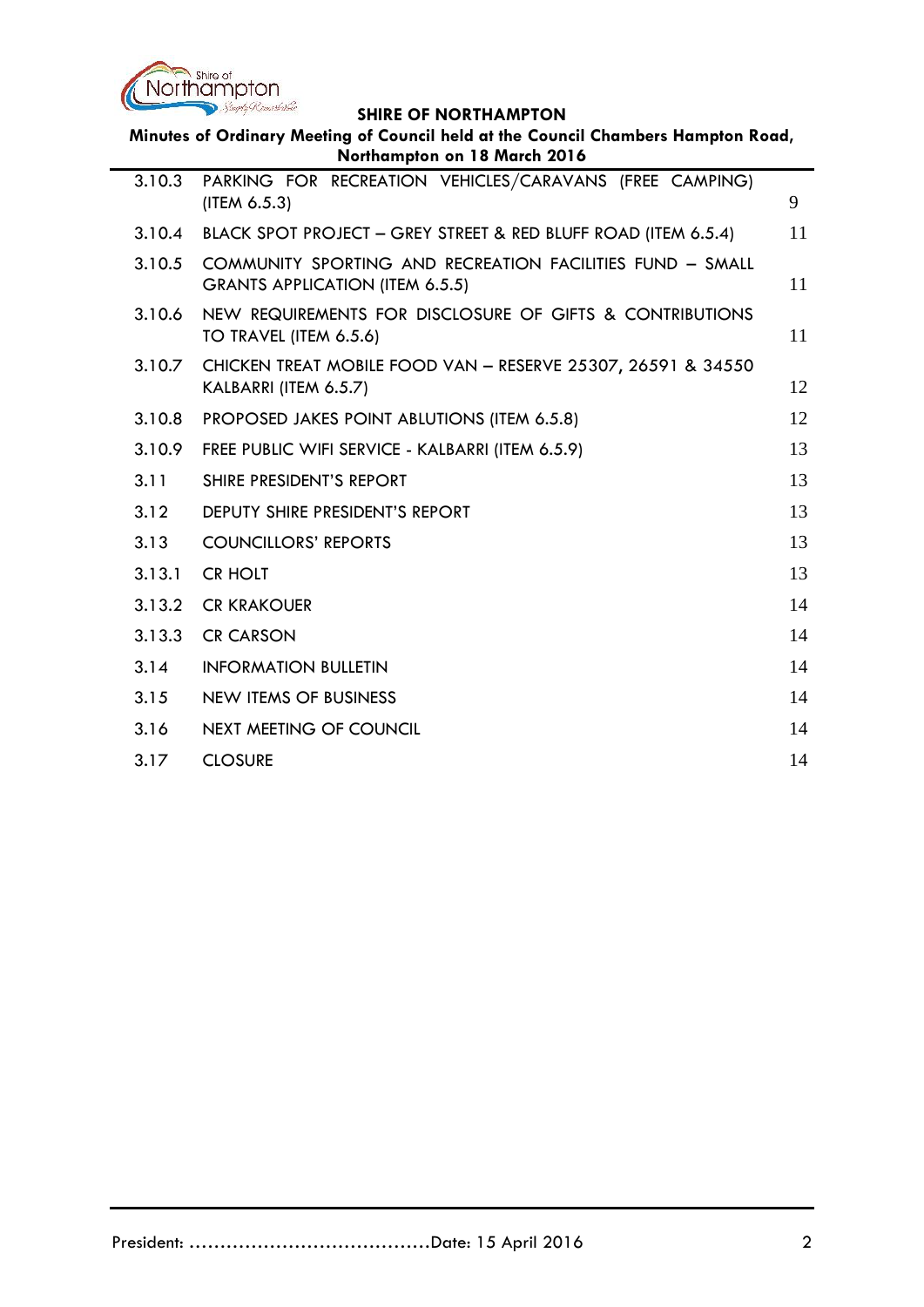

**Minutes of Ordinary Meeting of Council held at the Council Chambers Hampton Road, Northampton on 18 March 2016**

### **3.1 OPENING**

The President thanked all Councillors and staff members present for their attendance and declared the meeting open at 1.00pm.

### **3.2 PRESENT**

| Cr C Simkin                | President                            | Northampton Ward |
|----------------------------|--------------------------------------|------------------|
| Cr M Scott                 | Deputy President                     | Kalbarri Ward    |
| Ct S Stock-Standen         |                                      | Northampton Ward |
| Cr T Carson                |                                      | Northampton Ward |
| Cr M Holt                  |                                      | Kalbarri Ward    |
| Cr S Krakouer              |                                      | Kalbarri Ward    |
| Mr Garry Keeffe            | <b>Chief Executive Officer</b>       |                  |
| <b>Mr Grant Middleton</b>  | Deputy Chief Executive Officer       |                  |
| Mr Neil Broadhurst         | Manager of Works                     |                  |
| <b>Mrs Hayley Williams</b> | <b>Principal Planner</b>             |                  |
| Mr Glenn Bangay            | <b>Principal Building Surveyor</b>   |                  |
| <b>Mrs Debbie Carson</b>   | <b>Community Development Officer</b> |                  |

### 3.2.1 LEAVE OF ABSENCE

Moved Cr HOLT, seconded Cr SCOTT

That Council approve the request for leave of absence of Cr Pike for the March, April and May Council meetings.

CARRIED 6/0

### 3.2.2 APOLOGIES

Cr Stanich, Cr Pike and Cr Suckling

### **3.3 QUESTION TIME**

Nil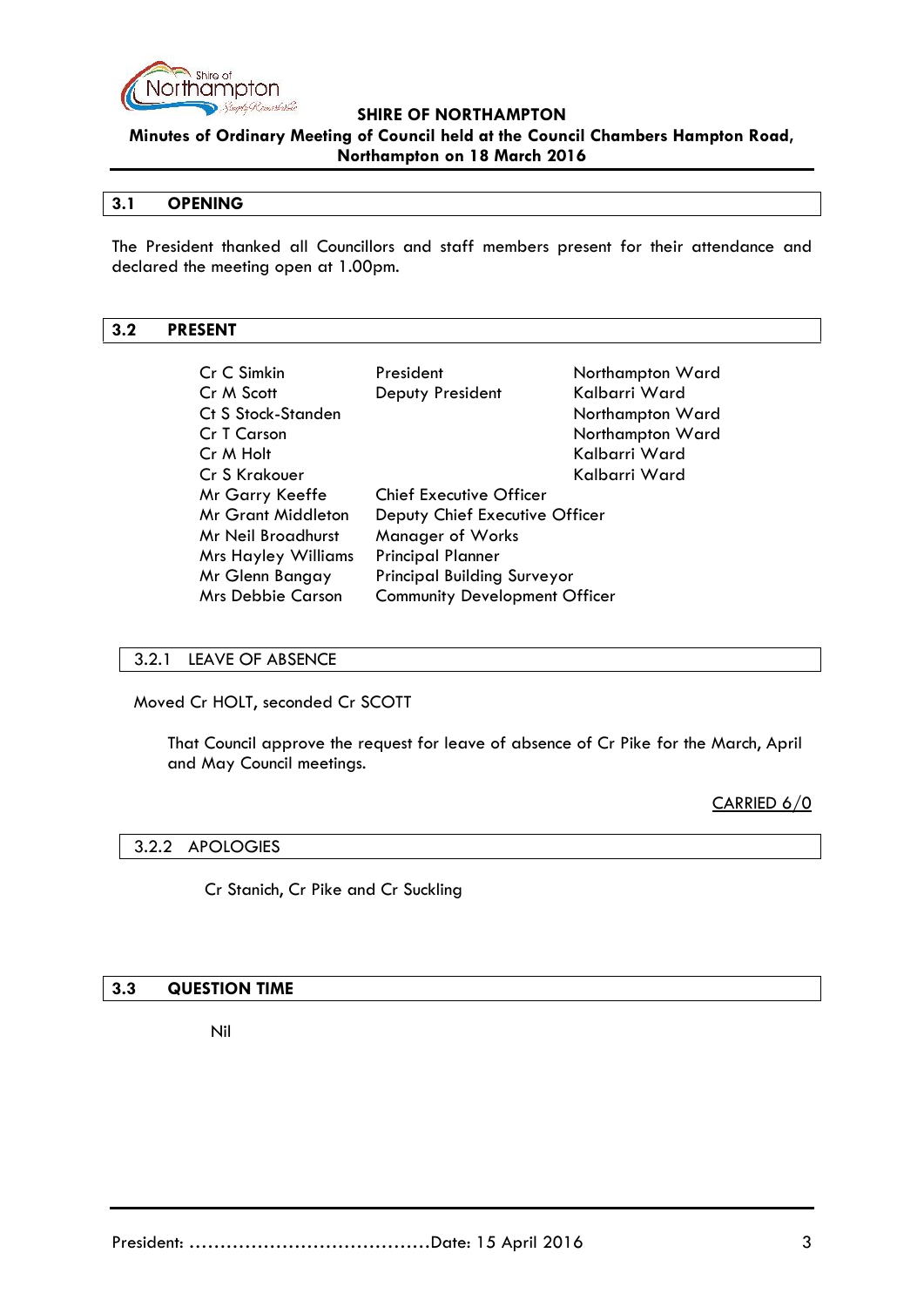

### **3.4 CONFIRMATION OF MINUTES**

3.4.1 CONFIRMATION OF MINUTES - ORDINARY COUNCIL MEETING 17<sup>th</sup> FEBRUARY 2016

Moved Cr CARSON, seconded Cr KRAKOUER

That the minutes of the Ordinary Meeting of Council held on the 17<sup>th</sup> February 2016 be confirmed as a true and correct record with the following change;

Item 2.9.4 Meeting reconvened at 11:03am, not 11:10am.

CARRIED 6/0

```
3.4.2 BUSINESS ARISING FROM MINUTES
```
Noted

### **3.5 RECEIVAL OF MINUTES**

Nil

### **3.6 WORKS REPORT**

3.6.1 INFORMATION ITEMS – MAINTENANCE/CONSTRUCTION WORKS PROGRAM (ITEM 6.1.1)

Noted

3.6.2 KALBARRI SUPERMARKET/GILGAI TAVERN CAR PARK AREA CONCEPT PLANS (ITEM 6.1.2)

Moved Cr SCOTT, seconded Cr STOCK-STANDEN

That Council pursue Option 1, being to leave the Gilgai Tavern carpark layout as is, and to reseal and remark the carpark and to encourage one-way traffic.

CARRIED 5/1

Cr Holt voted against the motion

Neil Broadhurst departed the meeting at 1:34pm.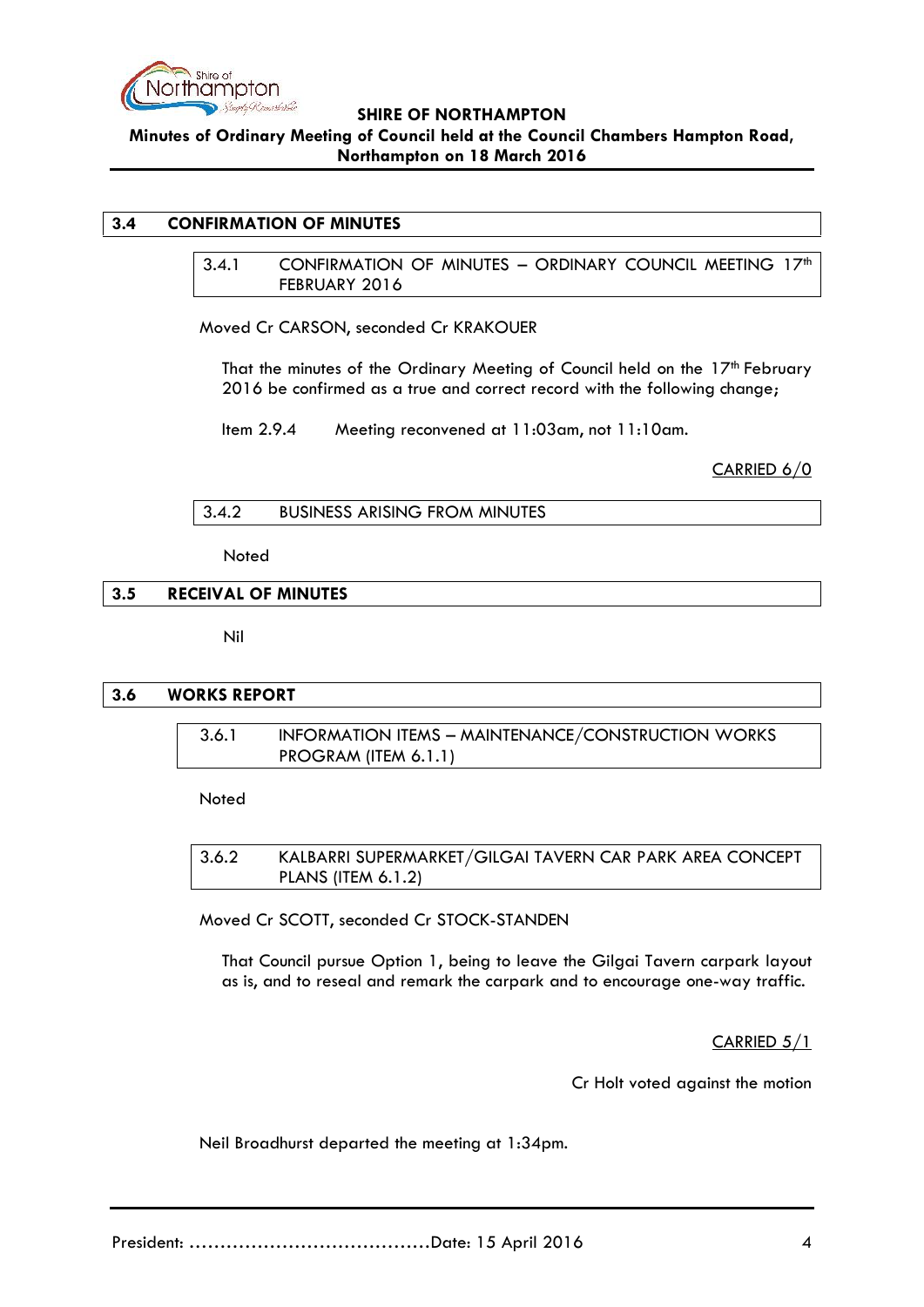

# **Minutes of Ordinary Meeting of Council held at the Council Chambers Hampton Road, Northampton on 18 March 2016**

### **3.7 HEALTH/BUILDING REPORT**

3.7.1 BUILDING STATISTICS (ITEM 6.2.1)

**Noted** 

3.7.2 WASTE MANAGEMENT REFUSE SITES – 2015/2016 REVIEW (ITEM 6.2.2)

Cr Simkin declared a financial interest in item 6.2.2 as he has a financial interest in a parcel of land relating to this item and may incur a gain or loss from the decision of Council, and left the meeting at 1:36pm.

Cr Scott took the chair in the absence of the President at 1:36pm.

Moved Cr STOCK-STANDEN

That Cr Simkin be allowed to return to the meeting for discussion of Item 6.2.2.

CARRIED 5/0

Cr Simkin returned to the meeting at 1:38pm and resumed the Chair.

Garry Keeffe departed the meeting at 1:46pm, returning at 1:46pm.

Moved Cr CARSON, seconded Cr KRAKOUER

That Council include in the draft 2016/2017 budget:

- 1. To discontinue the annual verge side rubbish collection;
- 2. Truck and tractors tyre fees remain the same at \$20/tyre, with car tyre fees being increased to \$6.50/tyre;
- 3. Mattress fees to be set at \$5/single mattress and \$10/double mattress;
- 4. Asbestos be received at Kalbarri Rubbish Tip with fees set at  $$75/m<sup>3</sup>$ ;
- 5. Four (4) refuse site access passes be distributed per rate payer who currently pay a rubbish collection fee with additional four refuse site access passes to be able to be purchased for a fee of \$20; and
- 6. No rural refuse disposal charges be implemented.

CARRIED 6/0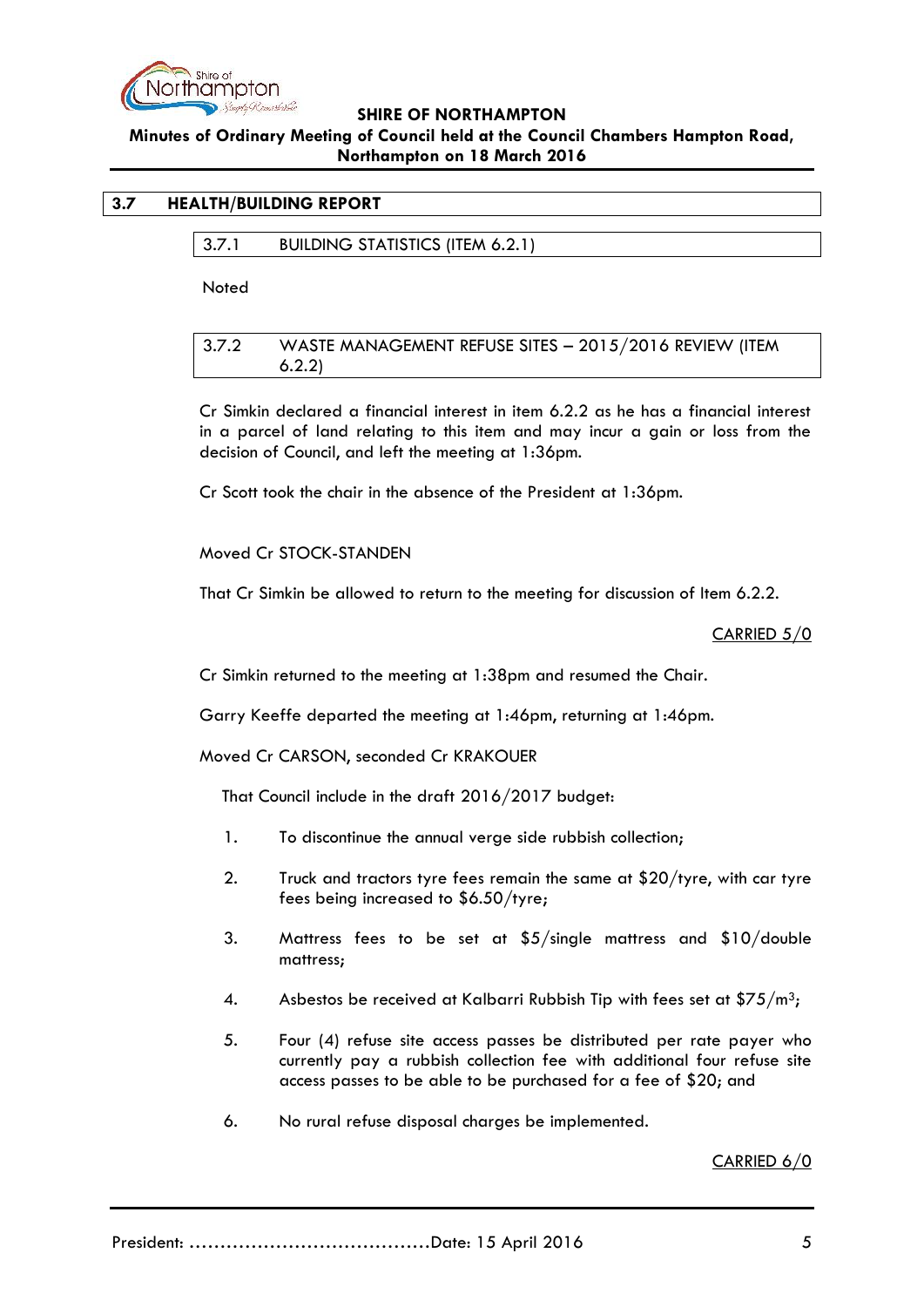

Cr Simkin took part in the vote, as the matter of the Binnu refuse site was not discussed.

3.7.3 ITEMS FOR CONSIDERATION IN THE 2016/2017 DRAFT BUDGET – SALLY'S TREE ABLUTIONS UPGRADE (ITEM 6.2.3)

Moved Cr HOLT, seconded Cr KRAKOUER

That Council list for consideration in the draft 2016/2017 budget a provision of \$30,000 (GST exclusive) for the replacement of a new grinder pump system that services the Sally's Tree ablution block.

## CARRIED 6/0

Moved Cr SCOTT, seconded Cr CARSON

That Council list for consideration in the draft 2016/2017 budget a provision of \$38,000 (GST exclusive) for proposed extensions to the Sally's Tree ablution block to provide an extra six (6) water closets and two (2) extra hand basins.

CARRIED 5/1

Cr Holt voted against the motion

## 3.7.4 ITEMS FOR CONSIDERATION IN THE 2016/2017 DRAFT BUDGET – INFRASTRUCTURE MAINTENANCE – KALBARRI FLOATING JETTY (ITEM 6.2.4)

Moved Cr SCOTT, seconded Cr HOLT

That Council list for consideration in the 2016/2017 budget, a provision of \$38,000 (GST exclusive) to undertake the cleaning up of and the repainting of the crossheads, sleeve and epoxy piles of the Kalbarri Floating Jetty.

CARRIED 6/0

## 3.7.5 ITEMS FOR CONSIDERATION IN THE 2016/2017 DRAFT BUDGET – BINNU REFUSE SITE (ITEM 6.2.5)

Cr Simkin declared a financial interest in item 6.2.5 as he has a financial interest in a parcel of land relating to this item and may incur a gain or loss from the decision of Council, and left the meeting at 2:39pm.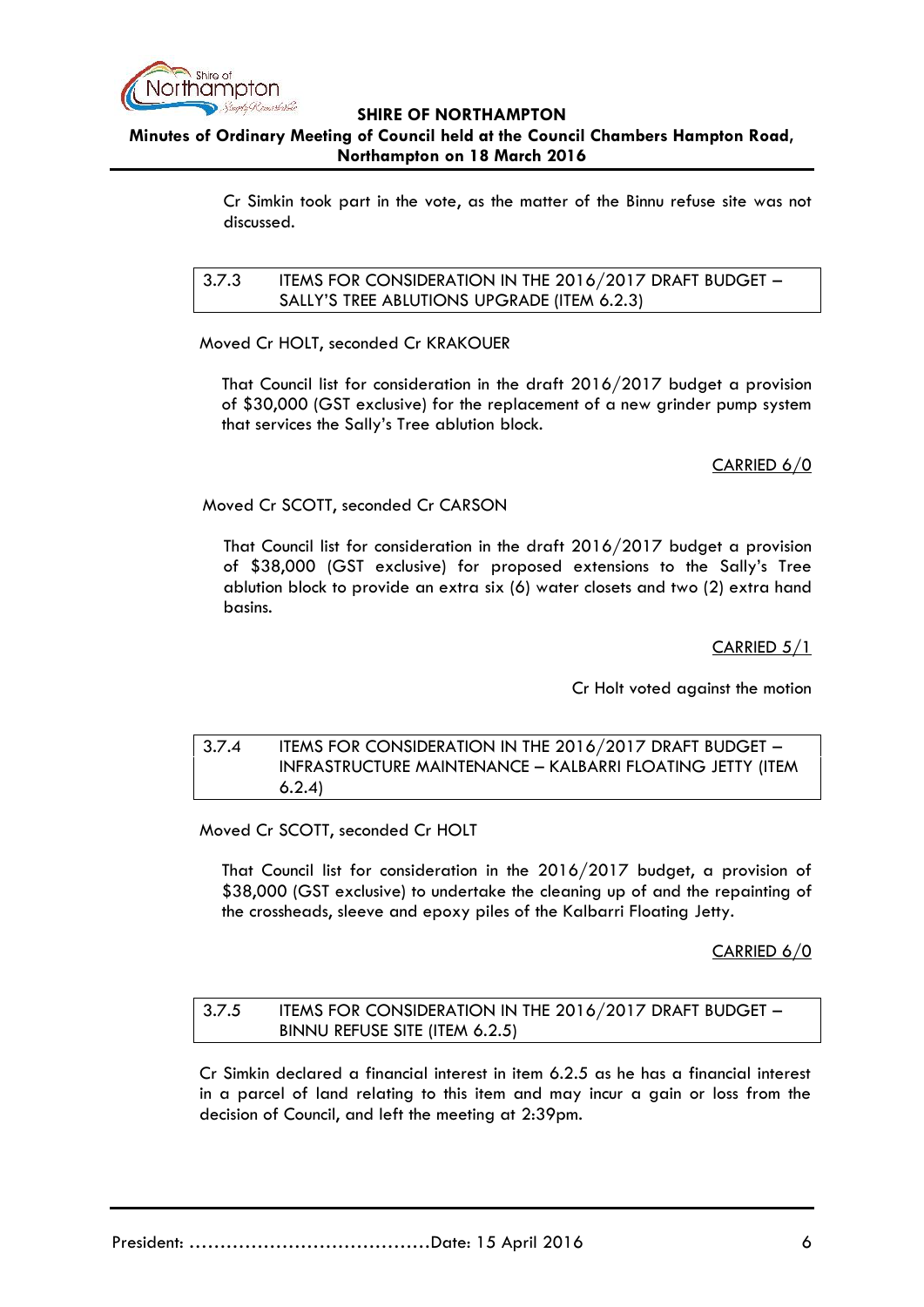

Cr Scott took the chair in the absence of the President at 2:39pm.

Moved Cr SCOTT, seconded Cr KRAKOUER

- 1. That Council not pursue the development of the Binnu refuse site for bulk putrescibles waste disposal, with the refuse site operation to remain as is; and
- 2. Continue to pursue the purchase of approximately 11ha of Lot 6603 for the expansion of the Binnu refuse site for future use.

CARRIED 4/1

Cr Stock-Standen voted against the motion

Cr Simkin returned to the meeting at 2:54pm and resumed the Chair.

### ADJOURNMENT

Council adjourned at 2:55pm. During the adjournment a Citizenship ceremony was conducted for Stella Green.

Meeting reconvened at 3:07pm with the following in attendance:

Cr Simkin, Cr Scott, Cr Stock-Standen, Cr Carson, Cr Holt, Cr Krakouer, Garry Keeffe, Grant Middleton, Glenn Bangay, Hayley Williams and Debbie Carson.

## **3.8 TOWN PLANNING REPORT**

3.8.1 ADOPTION OF SCHEME AMENDMENT NO. 11 – COMPLEX SCHEME AMENDMENT – TOWN PLANNING SCHEME NO. 9 – KALBARRI TOWNSITE (ITEM 6.3.1)

Moved Cr HOLT, seconded Cr STOCK-STANDEN

That Council:

- 1. Endorse the 'Schedule of Submissions' for Amendment No. 11 to Town Planning Scheme No. 9 – Kalbarri Townsite as attached to Item 6.3.1 of the March Town Planning Report 2016;
- 2. Pursuant to Part 5 of the Planning and Development Act 2005 (as amended) adopt for final approval Amendment No. 11 (Complex Scheme Amendment as per Planning and Development (Local Planning Schemes) Regulations 2015) to Town Planning Scheme No. 9 – Kalbarri Townsite; and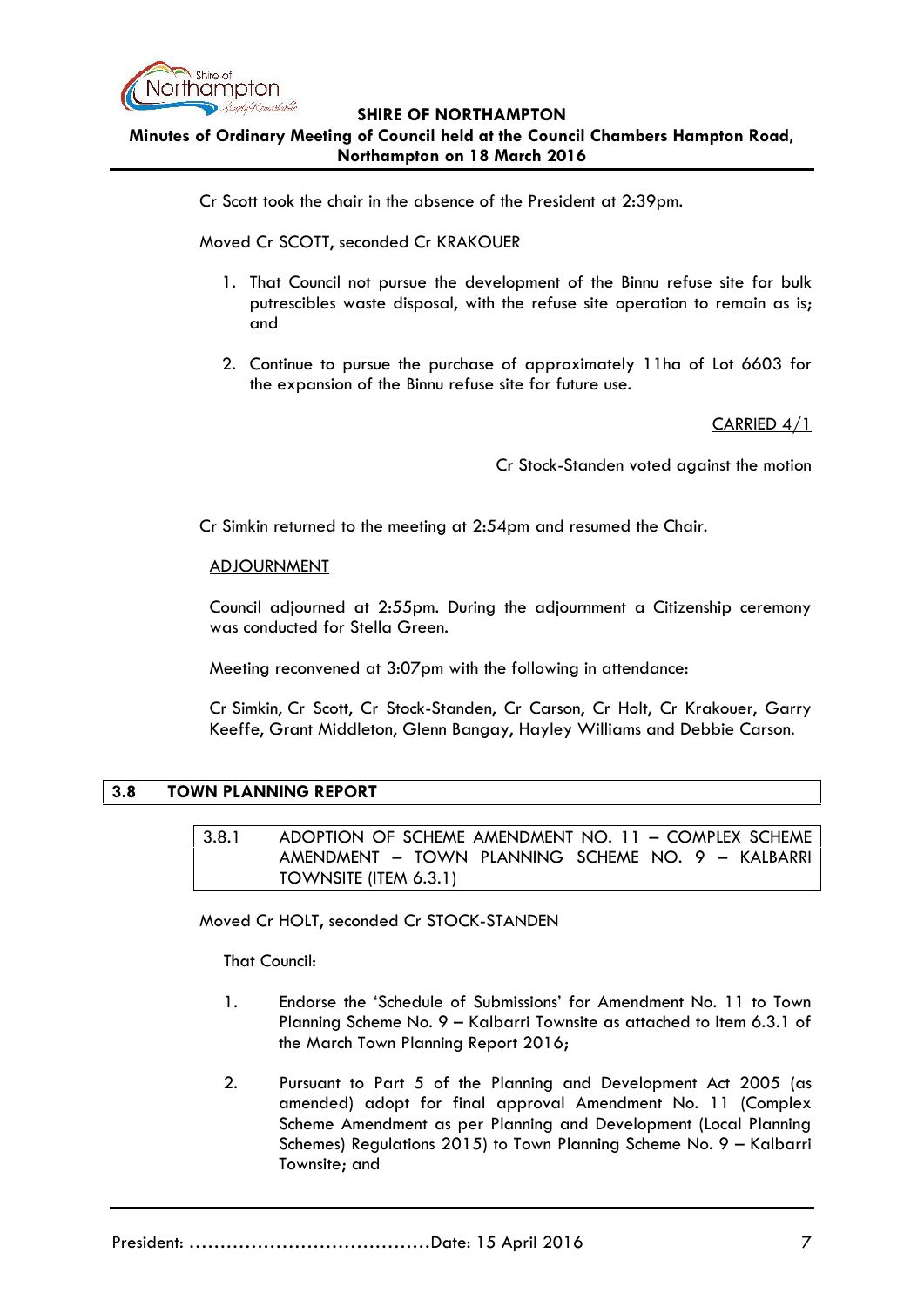

**Minutes of Ordinary Meeting of Council held at the Council Chambers Hampton Road, Northampton on 18 March 2016**

> 3. Refer the Complex Scheme Amendment to the Department of Planning and seek final approval of the Scheme Amendment from the Minister for Planning.

> > CARRIED 6/0

## 3.8.2 SUMMARY OF PLANNING INFOMRATION ITEMS (ITEM 6.3.2)

**Noted** 

### **3.9 FINANCE REPORT**

3.9.1 ACCOUNTS FOR PAYMENT (ITEM 6.4.1)

Moved Cr SCOTT, seconded Cr STOCK-STANDEN

That Municipal Fund Cheques 20873 to 20889 inclusive totalling \$41,823.63, Municipal EFT payments numbered EFT14735 to EFT14837 inclusive totalling \$293,136.73 direct Debit payments numbered GJ0805 to GJ0811 totalling \$523.50, Trust Fund Cheques 2114 to 2114, totalling \$200.00 be passed for payment and the items therein be declared authorised expenditure.

CARRIED BY AN ABSOLUTE MAJORITY 6/0

### 3.9.2 MONTHLY FINANCIAL STATEMENTS FEBRUARY 2016 (ITEM 6.4.2)

Moved Cr CARSON, seconded Cr HOLT

That Council adopts the Monthly Financial Report for the period ending 29 February 2016.

### CARRIED 6/0

## 3.9.3 2015/2016 BUDGET REVIEW (ITEM 6.4.3)

Moved Cr SCOTT, seconded Cr STOCK-STANDEN

That Council in accordance with regulation 33A of the Local Government (Financial Management) Regulations 1996 adopt the review of the 2015/2016 Budget and note any variances or recommendations.

CARRIED BY AN ABSOLUTE MAJORITY 6/0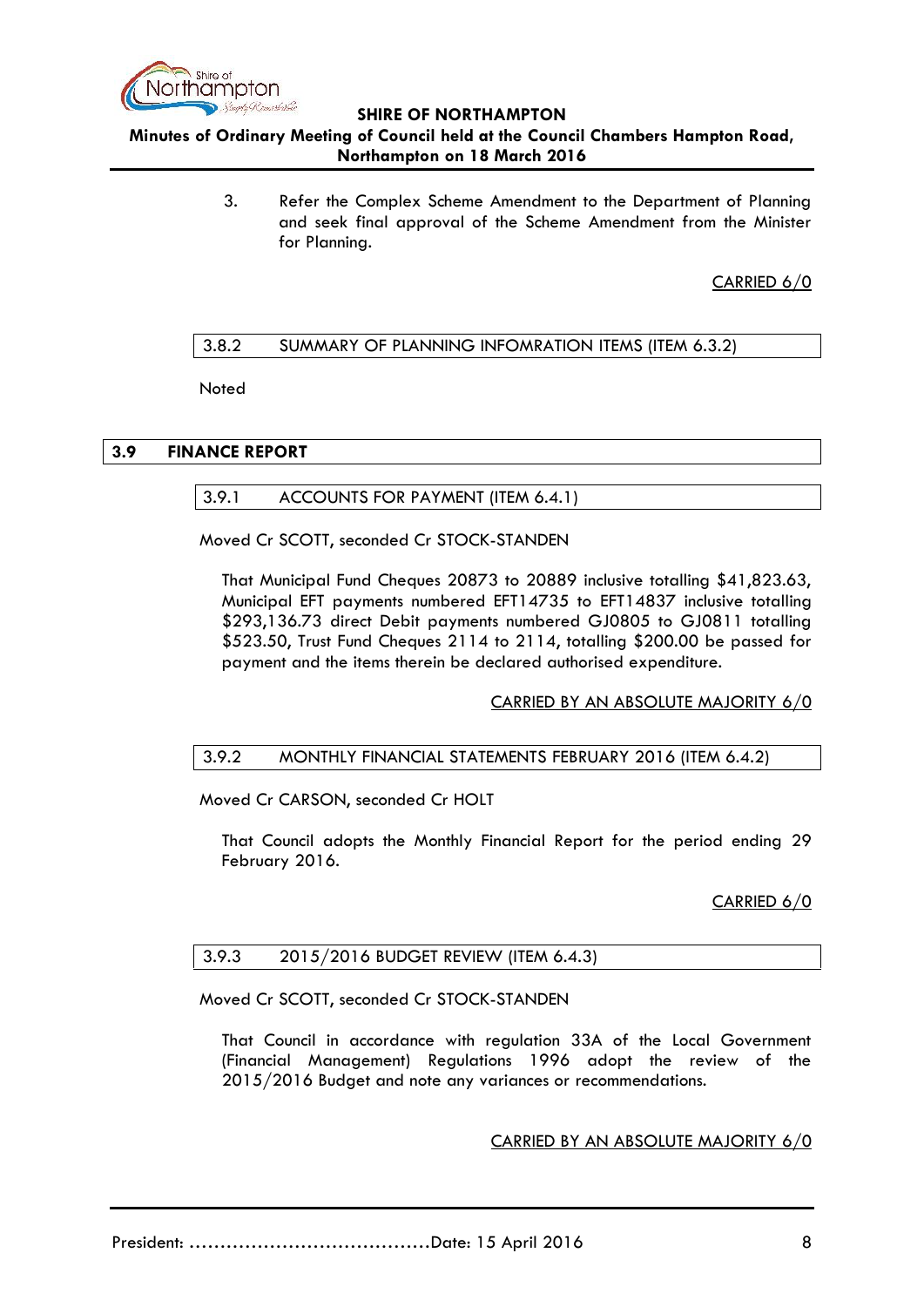

### **3.10 ADMINISTRATION & CORPORATE REPORT**

### 3.10.1 PORT GREGORY PIPELINE REPLACEMENT (ITEM 6.5.1)

Moved Cr SCOTT, seconded Cr STOCK-STANDEN

That Council transfers the 2015/16 allocation of \$36,500 for pipe replacement for the Port Gregory Water supply to a reserve fund for this purpose to be titled "Port Gregory Water Supply Reserve Fund".

CARRIED 6/0

### 3.10.2 NORTHAMPTON RSL – PROPOSED SHELTER (ITEM 6.5.2)

Moved Cr HOLT, seconded Cr CARSON

That Council:

- 1. Provide "in-principle" support for the construction of a shelter to house their wartime machinery as per the plans submitted and that the RSL Northampton be advised that the sheet colour is to be Heritage Red and not Pale Eucalypt as proposed.
- 2. That the RSL Northampton be advised that this is not an approval for construction and detailed plans must be submitted to allow a building permit to be issued by Council.

CARRIED 6/0

3.10.3 PARKING FOR RECREATION VEHICLES/CARAVANS (FREE CAMPING) (ITEM 6.5.3)

Moved Cr STOCK-STANDEN, seconded Cr SCOTT

That Council:

- 1. Trial a free camping site for twelve months at the Northampton Golf Club (Lot 469 Harvey Road) and supply appropriate signage (including rules), installation of bollards to define the camping area and refuse removal; and
- 2. Adopt the following policy to control free camping for self-contained caravans and/or campervans: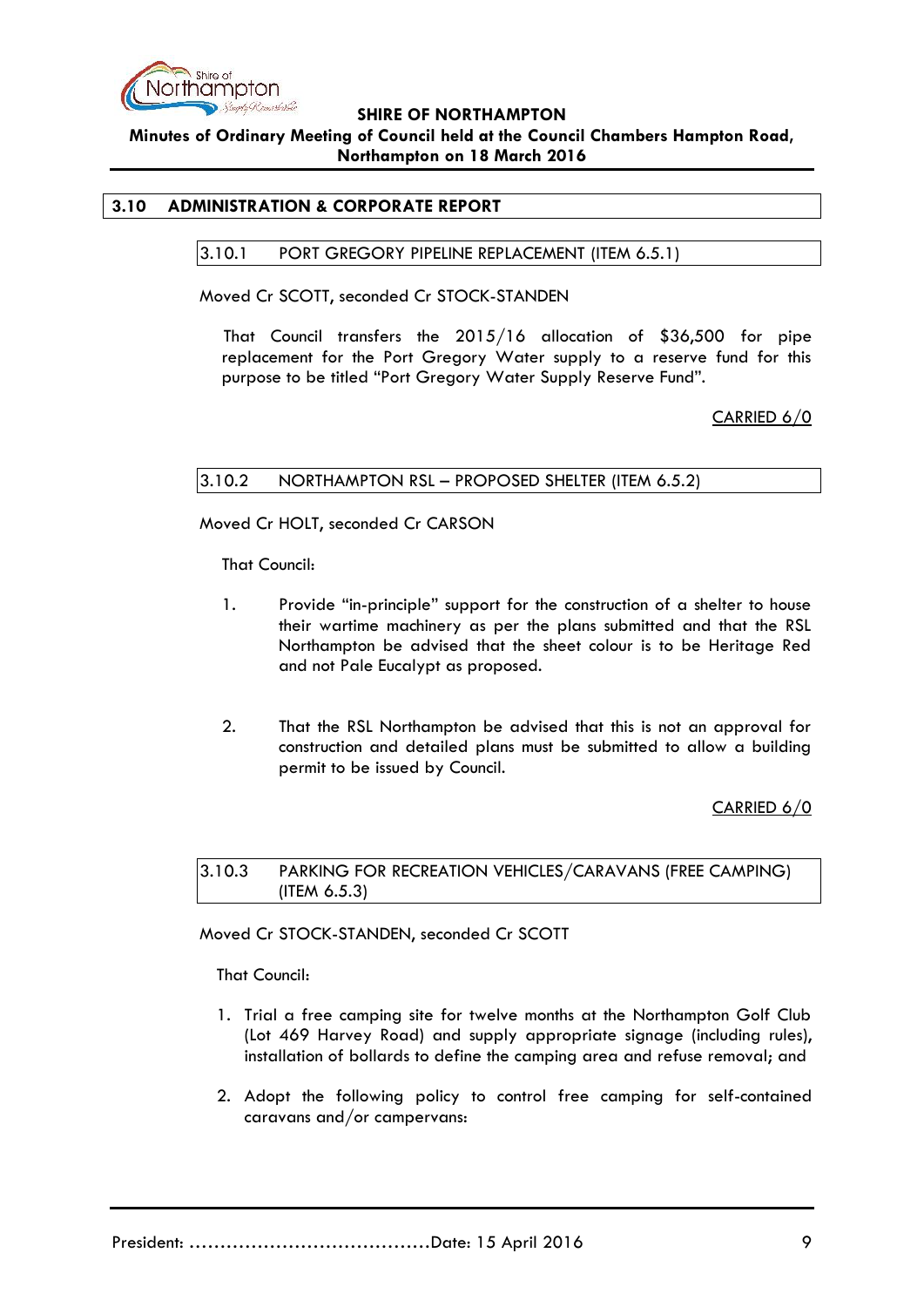

### *Purpose*

*To provide direction on Council controlled land in regards to caravan and camping in the Shire of Northampton.*

### *Objective*

- *1. To ensure caravan and camping visitors to the Shire of Northampton have a range of accommodation options that maximise the benefits of the community.*
- *2. To allow visitors to experience the uniqueness of the Shire without impacting on the residents quality of life or natural environment.*
- *3. To ensure Council encourages "competitive neutrality" and does not aim to compete with commercial operations.*

## *Provisions*

- *1. Nature based camping is allowed on Council controlled land at Little Bay, Half Way Bay and Lucky Bay where camping fees apply. Only travelers with Self Contained Vehicles are permitted at the Lucky Bay area as there are no toilets provided at this site.*
- *2. Lot (to be inserted and description of area) on (street/road to be inserted) is available for a free overnight rest for travelers with self contained vehicles, a dump waste point is provided and parking for oversize vehicles at the Hampton Gardens Car Park. Mobile power generators external to the vehicle should only be used up to two hours to top up internal batteries and not be operating after 9.00pm. External strung washing lines are not permitted. If dogs accompany campers the Dog Act 1976 and the Shire of Northampton Dog Local Laws apply.*
- *3. Free camping is prohibited elsewhere on lands under the control of the Shire of Northampton within the Shire.*
- *4. The Shire of Northampton may open a temporary overflow facility to accommodate the excess influx of visitors during peak tourist periods when existing accommodation providers are operating at or near full capacity.*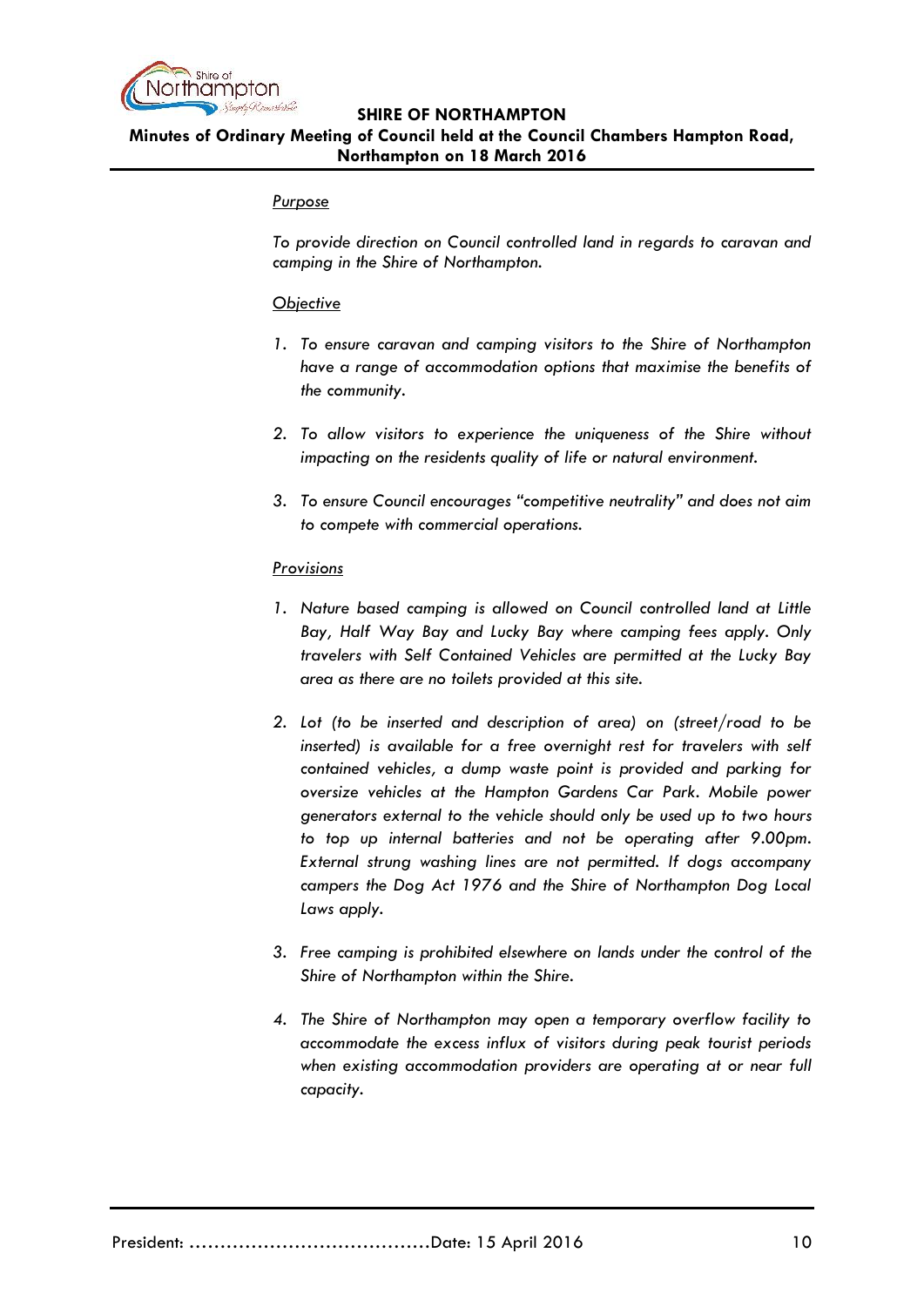

## *Definitions*

*Self Contained Vehicles must carry a minimum of 20 litres of fresh water, have waste (grey) water holding tank with minimum capacity of five litres per person or 15 litres per person if the vehicle is fitted with a shower, and have a portable toilet cassette, all waste must be retained within the confines of the vehicle and nothing released to ground with the exception of dishwashing sink waste.*

# CARRIED 6/0

## 3.10.4 BLACK SPOT PROJECT – GREY STREET & RED BLUFF ROAD (ITEM 6.5.4)

## Moved Cr SCOTT, seconded Cr KRAKOUER

That Council endorse the Road Safety Audit as presented.

CARRIED 6/0

## 3.10.5 COMMUNITY SPORTING AND RECREATION FACILITIES FUND – SMALL GRANTS APPLICATION (ITEM 6.5.5)

Moved Cr SCOTT, seconded Cr KRAKOUER

That Council supports the grant application submitted by the Kalbarri Bowling Club for the synthetic resurfacing of a bowling green for the current round of CSRFF small grants funding.

## CARRIED 6/0

3.10.6 NEW REQUIREMENTS FOR DISCLOSURE OF GIFTS & CONTRIBUTIONS TO TRAVEL (ITEM 6.5.6)

Moved Cr SIMKIN, seconded Cr SCOTT

That Council:

1. Request the WA Local Government Association to have the Minister and Department of Local Government and Communities to defer the implementation of the new provisions for disclosure of gifts and contributions to travel until such time that Local Governments have had the opportunity to voice its concerns on the ramifications, practicalities and commonsense on the new provisions;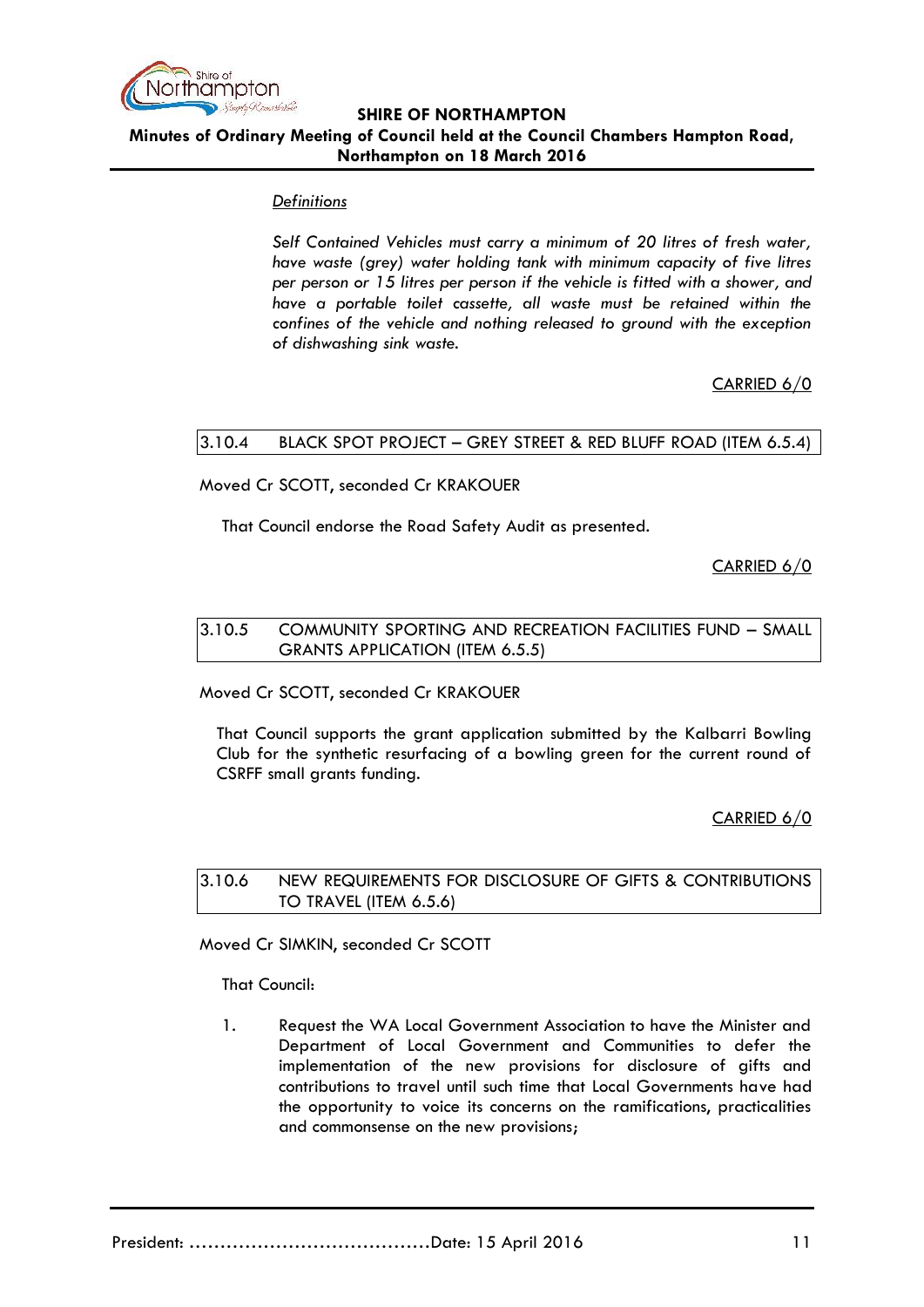

# **Minutes of Ordinary Meeting of Council held at the Council Chambers Hampton Road, Northampton on 18 March 2016**

- 2. Concerns in this matter be referred to local members of parliament and the Northern Zone of WALGA; and
- 3. Request a Northern Zone forum be held with the Minister and the Department of Local Government on this matter.

# CARRIED 6/0

3.10.7 CHICKEN TREAT MOBILE FOOD VAN – RESERVE 25307, 26591 & 34550 KALBARRI (ITEM 6.5.7)

Cr Krakouer declared a financial interest in item 6.5.5 as he has a financial interest in a similar business and may incur a gain or loss from the decision of Council, and left the meeting at 3:43pm.

Cr Scott declared a financial interest in item 6.5.5 as he has a financial interest in a similar business and may incur a gain or loss from the decision of Council, and left the meeting at 3:43pm.

Due to no quorum present no discussion or vote could be taken on the request and therefore the matter could not be considered by Council. The CEO will therefore use his delegated authority to resolve the matter.

- Cr Krakouer and Cr Scott returned to the meeting at 3:50pm.
- Cr Carson departed the meeting at 3:51pm, returning at 3:52pm.

## 3.10.8 PROPOSED JAKES POINT ABLUTIONS (ITEM 6.5.8)

Moved Cr CARSON, seconded Cr KRAKOUER

That Council advise Mr Duncan that:

- 1. The site was selected as a result of an onsite meeting with members of the Kalbarri Board Riders Club and also at the request of the general public and the site was due to where a large number of families use the beach area;
- 2. The earthworks undertaken are only to determine the soil and rock formation to allow for firm quotes to be received for installation of a septic tank system and to advise that the toilet system is not a long drop and will have a water operated septic system with water to come from Rainbow Jungle bore line;
- 3. The toilet is only listed in 2016/17 budget for consideration, the project is not yet approved; and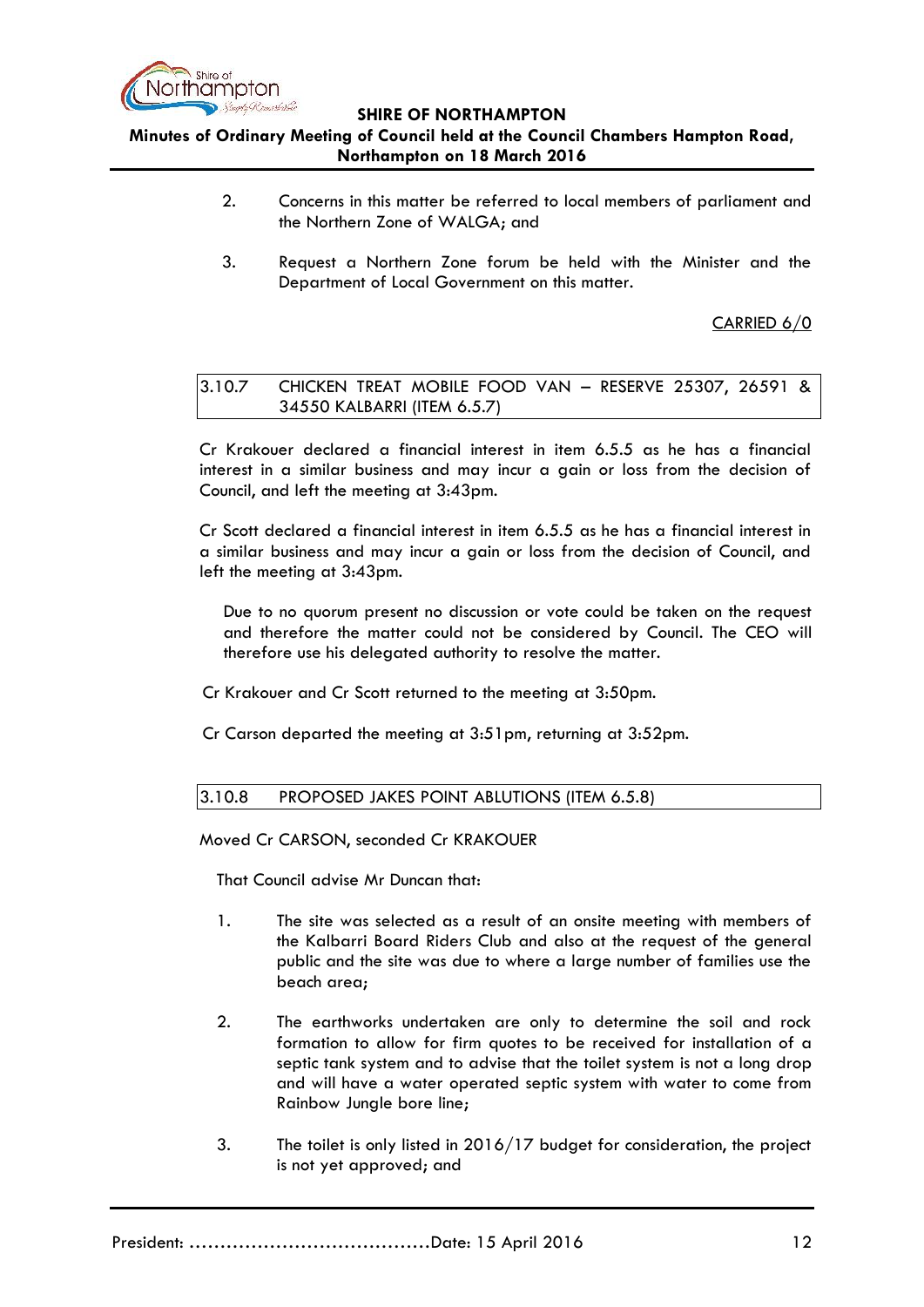

4. The decision for those toilets has been based upon community requests.

CARRIED 6/0

### 3.10.9 FREE PUBLIC WIFI SERVICE - KALBARRI (ITEM 6.5.9)

Moved Cr HOLT, seconded Cr STOCK-STANDEN

That Council submits a funding application to the Royalties for Regions Community Chest Fund for the provision of a free WIFI service in Kalbarri being the area along the Sally's Tree on the Kalbarri foreshore parkland.

CARRIED 6/0

### **3.11 SHIRE PRESIDENT'S REPORT**

Since the last Council meeting Cr Simkin reported on his attendance at the following:

| 2/3/2016  | Chamber of Commerce function in Geraldton with Western             |
|-----------|--------------------------------------------------------------------|
|           | Power executives                                                   |
| 3/3/2016  | Coastal Regional Sub-Group meeting                                 |
| 17/3/2016 | Minster for Transport- meeting to discuss site for storing triples |
|           | trailers for transportation along NWCH                             |

### **3.12 DEPUTY SHIRE PRESIDENT'S REPORT**

Since the last Council meeting Cr Scott reported on his attendance at the following:

17/2/2016 Kalbarri Visitor Centre meeting

# **3.13 COUNCILLORS' REPORTS**

### 3.13.1 CR HOLT

Since the last Council meeting Cr Holt reported on his attendance at:

| 2/3/2016  | Meeting with Western Power representatives             |
|-----------|--------------------------------------------------------|
| 2/3/2016  | Chamber of Commerce function in Geraldton with Western |
|           | Power executives                                       |
| 8/3/2016  | Kalbarri Councillor Clinic                             |
| 15/3/2016 | Kalbarri Development Association meeting               |